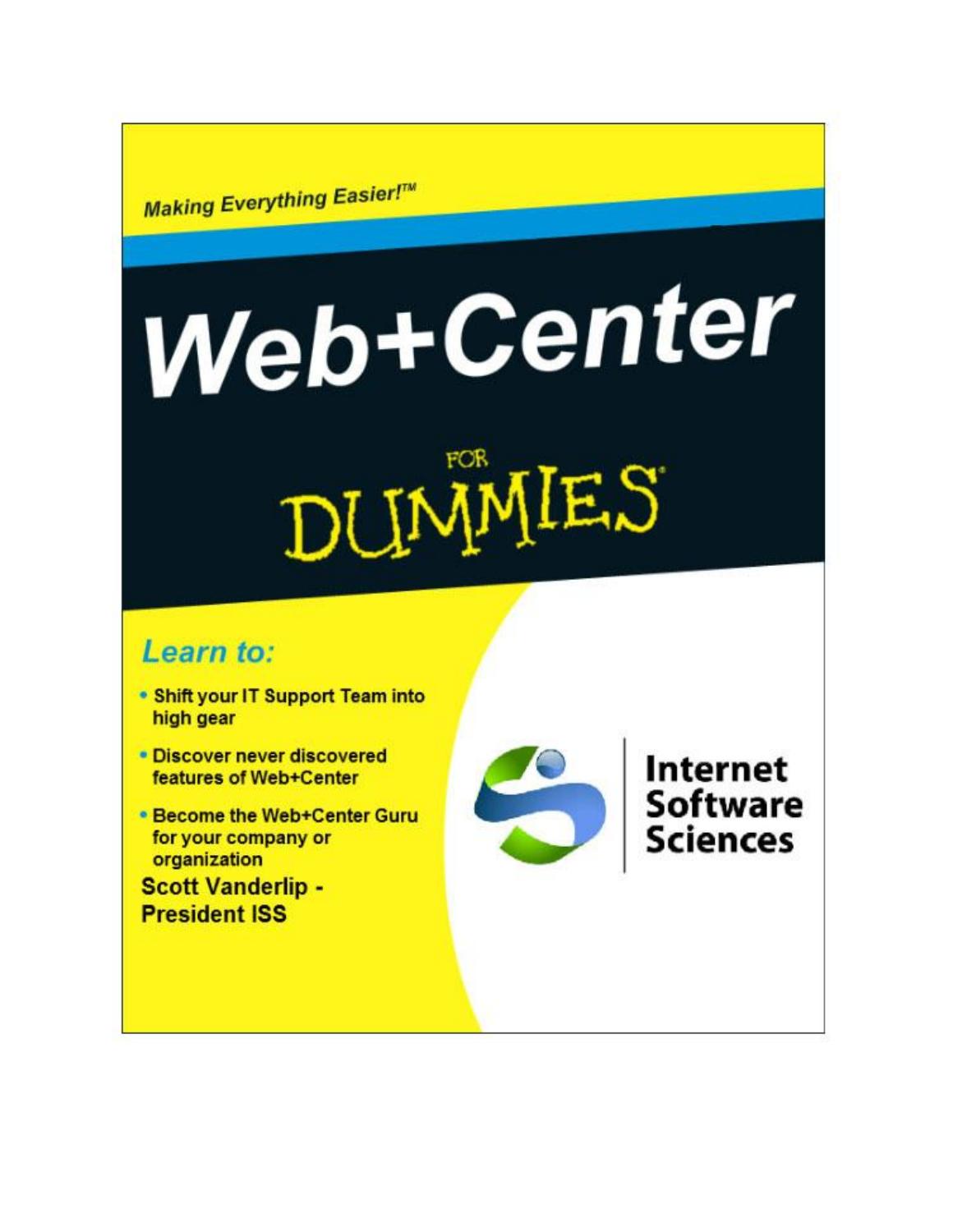# **Web+Center For Dummies**

## Version 8.0



© 2016 Internet Software Sciences

Update 3.7.16

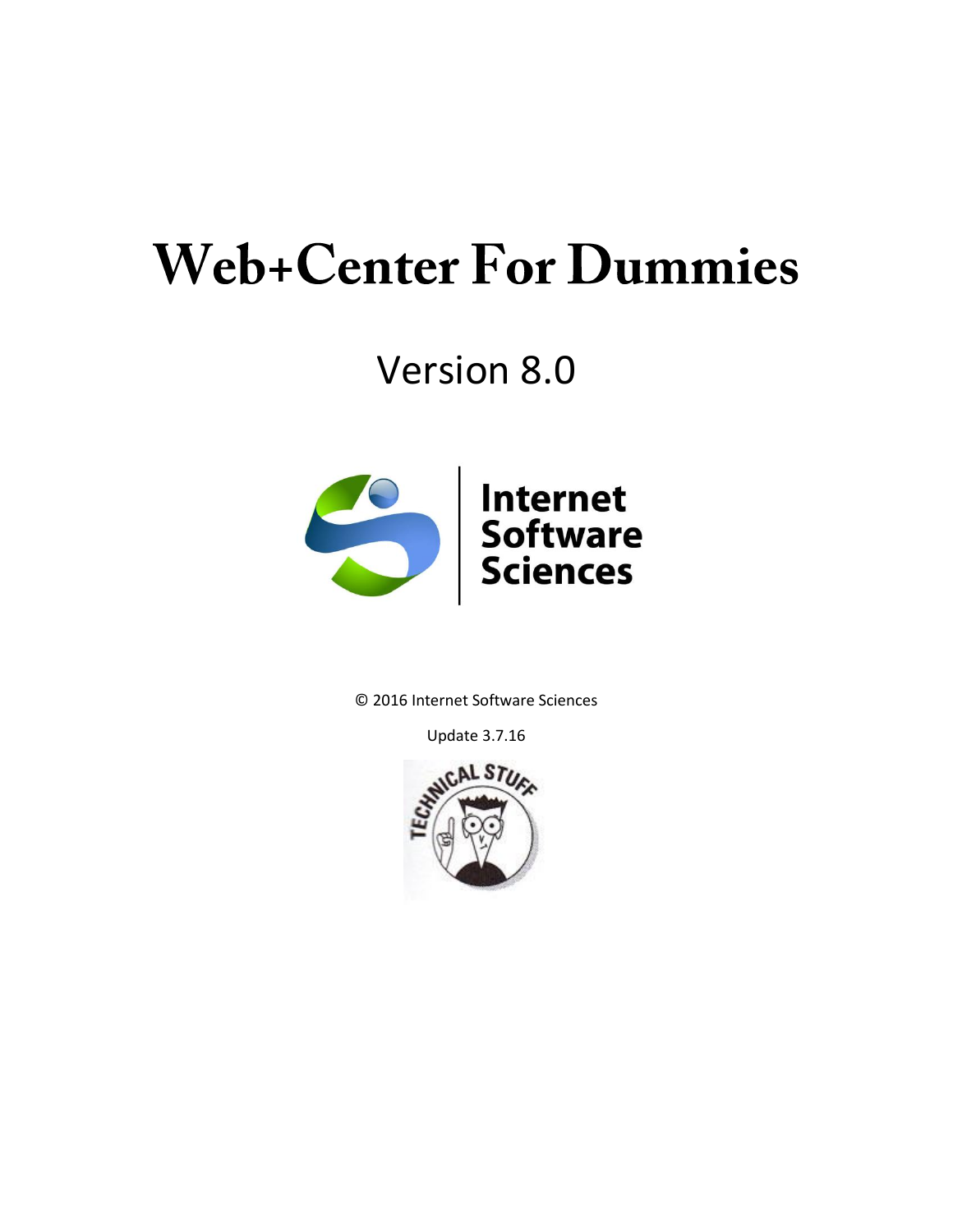## Introduction:

Welcome to Web+Center for Dummies.Why haven't I thought of it before! What a great idea, a dummies for Web+Center would be perfect! They have dummies books for everything on skipping rocks to chess.. why not a Web+Center Dummies guide.

Also, we get an incredible number of support calls where clearly, the person calling has never peeked into our 130 page tomb of our Web+Center user guide and probably for good reason.. most techs installing and configuring our Web+Center product would prefer to explore and test features rather than read a user guide. Luckily our software works well with this trial and error approach! So this guide is a bit of humor thrown in and less than accurate or complete instructions to steer you in the right direction and we leave the full explanation for you to search and find in the complete user guide if needed or a friendly call.

If you need help additional help configuring the software, check out our on-line user guide on our support/documentation page or give us a call/support ticket if you still can't figure it out.

The world of software changes so rapidly in rhythm with rise and fall of the companies that generate the churn of products and services that we are forced to accept that after a while it begins to be just funny how we follow along. So this guide is mean to poke some fun at companies and trends while attempting to explain how to use our overly complicated piece of software effectively.

If this guide is not serious enough, please check out our full suite of user documentation on our website under support.

Sincerely,

*Scott Vanderlip*

President Internet Software Sciences

## Why Web+Center and what is IT?

Web+Center is customizable, web-based help desk ticketing, issue tracking software that fits many Help desk and ticketing scenarios. **What sets us apart from other vendors is our open architecture approach. We provide for all users 100% of the source code with fairly easy to read and follow code and database architectures for building your ultimate help desk ticketing system**. Primarily it is used for internal IT support, but it works well for external customer support, facilities management ticket tracking, asset tracking and IT support companies.

If you haven't already discovered the benefits of a well designed ticketing system, you will be amazed how the everyday support/follow up chaos can be quickly organized.. mainly with the implement of a ticketing system that requests, tickets all funnel through. Sometimes the ticketing software is the most important factor to implementing better and more efficient support processes.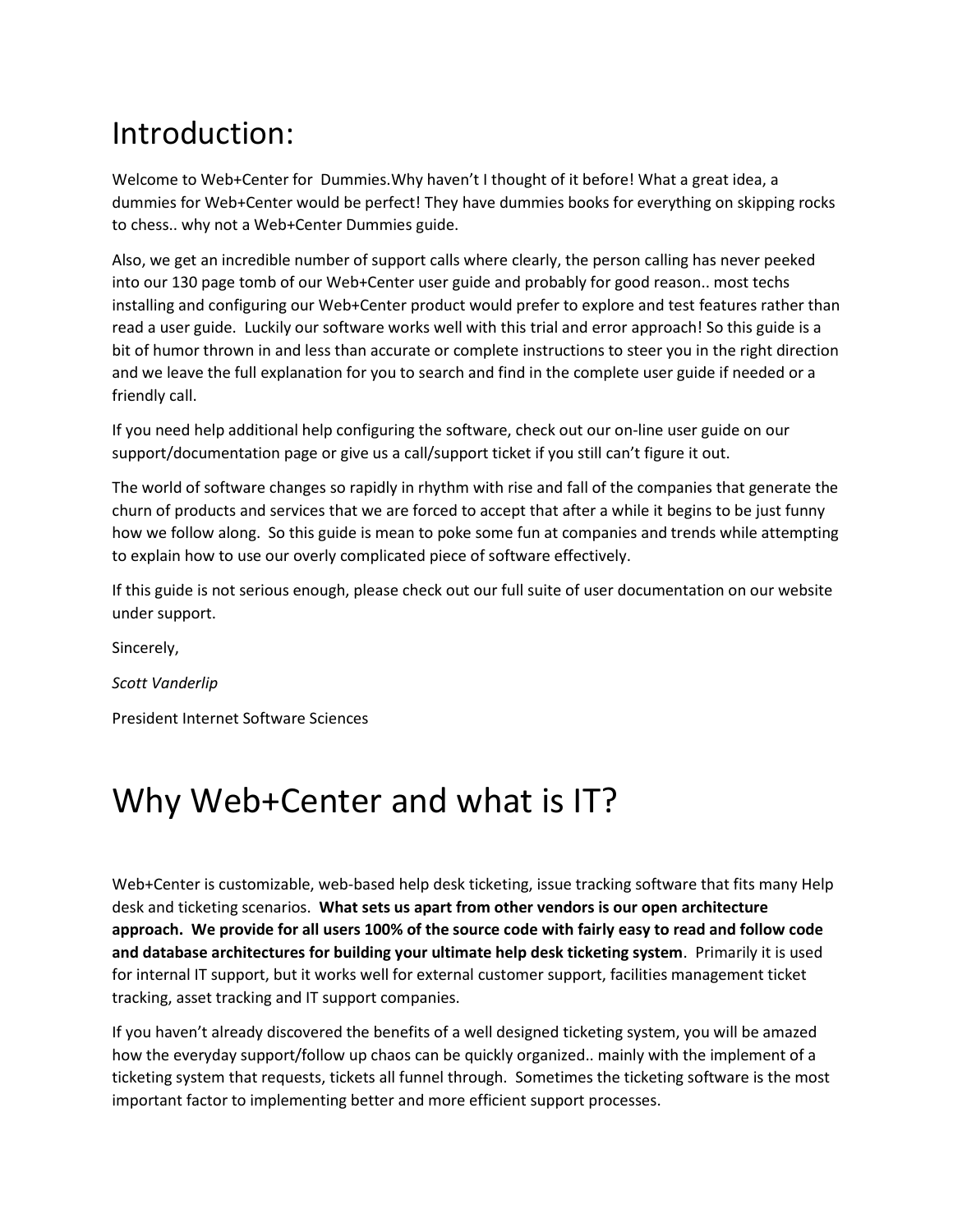Email based support just can't compare to efficiency and productivity that a true ticketing system can provide. As the number of technicians increase and the number of issues increase, emails flying around just becomes un-manageable for effective tracking and managing. Any time spent installing, configuring and implementing Web+Center is time well spent.

#### **On-site on in the cloud?**

Most users download and install and host Web+Center on their own Windows machines but we do offer cloud-hosted versions of Web+Center with your own unique instance of the software code and database to build your customized help desk in a world class cloud environment. We can also recommend running our Web+Center software on VPS (virtual Private Servers) environment that you purchase separately and manage. This is by far the cheapest solution to run Web+Center and also eliminates firewall issues or discussions. Refer to newsletter articles on running Web+Center in a VPS environment.

#### **Hosting Internal or External on the Internet?**



Starting with version 8.0, there are now (2) smart phone and mobile "web-based apps" for customers and techs to create, track and manage their support tickets with their smart phone and tablet devices, along with the full screen browser applications**. These are most effective when Web+Center is hosted outside of your firewall and available from the public Internet.** Most organizations are moving in

this direction allowing both techs and customers to access their tickets from anywhere.

#### Web+Center On-site Installations –

Our install guide size increases faster than the rate of inflation and your health care premiums combined due to Microsoft being Microsoft and moving everything around but doing mostly the same thing as the previous version.

With Windows Server 2012, the MS web server setup once again looks like another new animal, this time a zebra, last time a bird from the amazon.



*What we tell users on the phone is that Microsoft likes to re-design it's interface with each new release. It's like a car manufacturer putting the steering wheel on the roof and the brake in the trunk and they wonder why we have a hard time driving the car!*

So to install our software, grab a window BOX (Almost all windows boxes will run Web+Center except for very wimpy "home editions" that don't support the web server) and you are good to go! You've got an old laptop running Window 7 pro! Perfect! **This machine must be connected to the network 24/7 and should have daily backup of its file system.**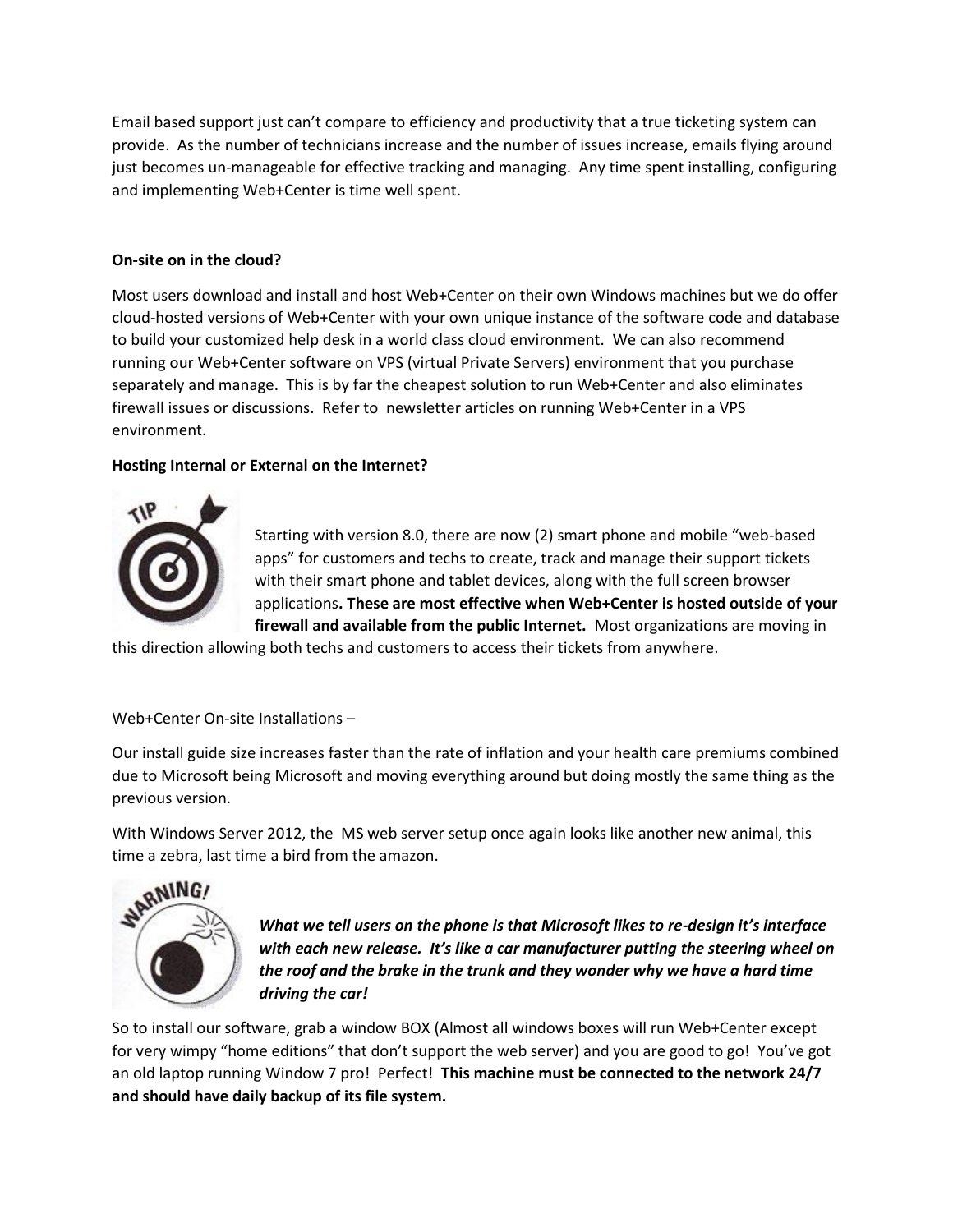Actually, most larger organizations 5+ Techs install it on Windows 2012 server now, but it will run on almost any windows box. For the backend database, we offer two choices. SQL\*Server or MS Access. Access is easier to install and configure with Web+Center and backup and works well for organizations with 5-10 or less technicians. Beyond 10 techs, we recommend SQL\*Server as the backend database choice.

To install:

Step 1) Download the program from the website under Products and Downloads

Step 2) Follow the appropriate install instructions and install it on your own internal Windows systems.

Note: We have purposefully made the install not entirely simple since this is a serious piece of software and we don't want folks wanting to install a system to store their cooking recipes on their computer using this software, although it can be done.

Step 3) We expect at least one call during your install/setup to our friendly support that we can help you with. This helps to establish a long standing relationship that will be beneficial to your tenure using our software. Guess what.. we actually post a direct phone and email for our support on our website!



**Getting started** – Once Web+Center is installed, it is best to realize that most users of our software never so much as even peek at our user guide for guidance so by reading this guide, you are already years ahead of most Web+Center users. So feel free to poke and prod the software and configuration as the primary method of getting to know the application. We won't tell anybody and when you call support,

we will assume your last name is Keller and you have a good reason why you couldn't read the user guide.

#### *Organizational Model – Us versus them*

We have a simple organizational user model, them, the "customers", the folks with the problems and us, the techs, the ones with the solutions to fix the problems.

To keep our interfaces straight forward for each of the 2 user types, we have created a suite of 7 applications. We purposes have different unique apps to keep it extremely simple for the customers and allow complicated yet powerful applications for the techs. These two user groups map to the various applications:

#### **Customers:**

Customer+Center – Full screen browser help desk interface for customers

Customer+Mobile – Smart phone and tablet help desk interface for customers

Reservation+Center – Full screen browser reservation system for customers/tech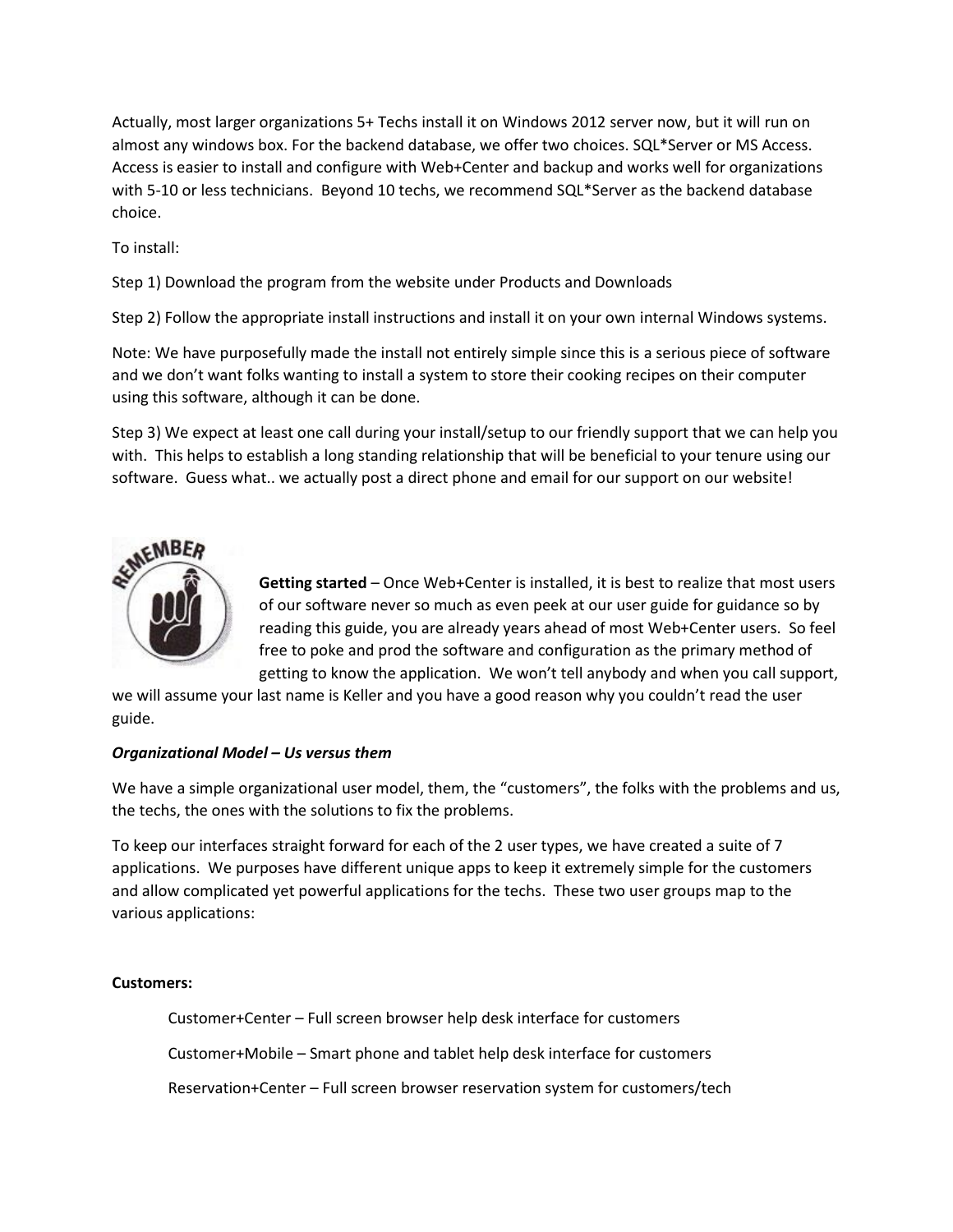#### **Techs:**

Tech+Center – Full screen browser help desk interface for technicians Tech+Mobile – Smart phone and tablet interface for technicians Business+Center – Business/Sales Tech interface for sales/business backend Reservation+Center – full screen browser reservation system Pocket+Center – web-based interface for techs – being phased out

#### **Web+Center Help Desk Basic Ticket Flow**

Here's the basic flow of the Web+Center Help Desk

- "Customers" have an issue that needs to be addressed by the support "technicians"
- Customers login into either Customer+Center or Customer+Mobile and create a support ticket
- Technicians, dispatchers are notified of a new support ticket and it is dispatched to a group or down to an individual tech for resolving
- Techs and groups of techs track and manage and document a complete history of interaction with the customer to get the problem resolved. Automatic Email notification messages are sent to customer, techs, tech groups as the ticket is updated by customer or technicians.
- Techs log into the Tech+Center or Tech+Mobile application and track, manage and eventually resolve and close the ticket.

#### **Extras**

Besides the basic ticketing, Web+Center is loaded with extras offering customers FAQs, knowledge base keyword searches, asset tracking management, tech and management case reporting features, extensive case and customer searches, customer surveys and a whole lot more.

#### **Advanced Features**

Web+Center has been developed over the past 14 years slowly added needed functionality and staying current with technology. Advanced features of the software include integrated Active Directory customer connections, auto-escalation and email to case features, endless notification options to customers, techs, tech groups, supervisors, external users with HTML emails and even SMS notifications.

Our latest set of development is a cross phone platform (iphone and android) set of web-apps enabling techs and customers to create/update, and track and manage support tickets interchangeable between their full screen browsers and their mobile devices.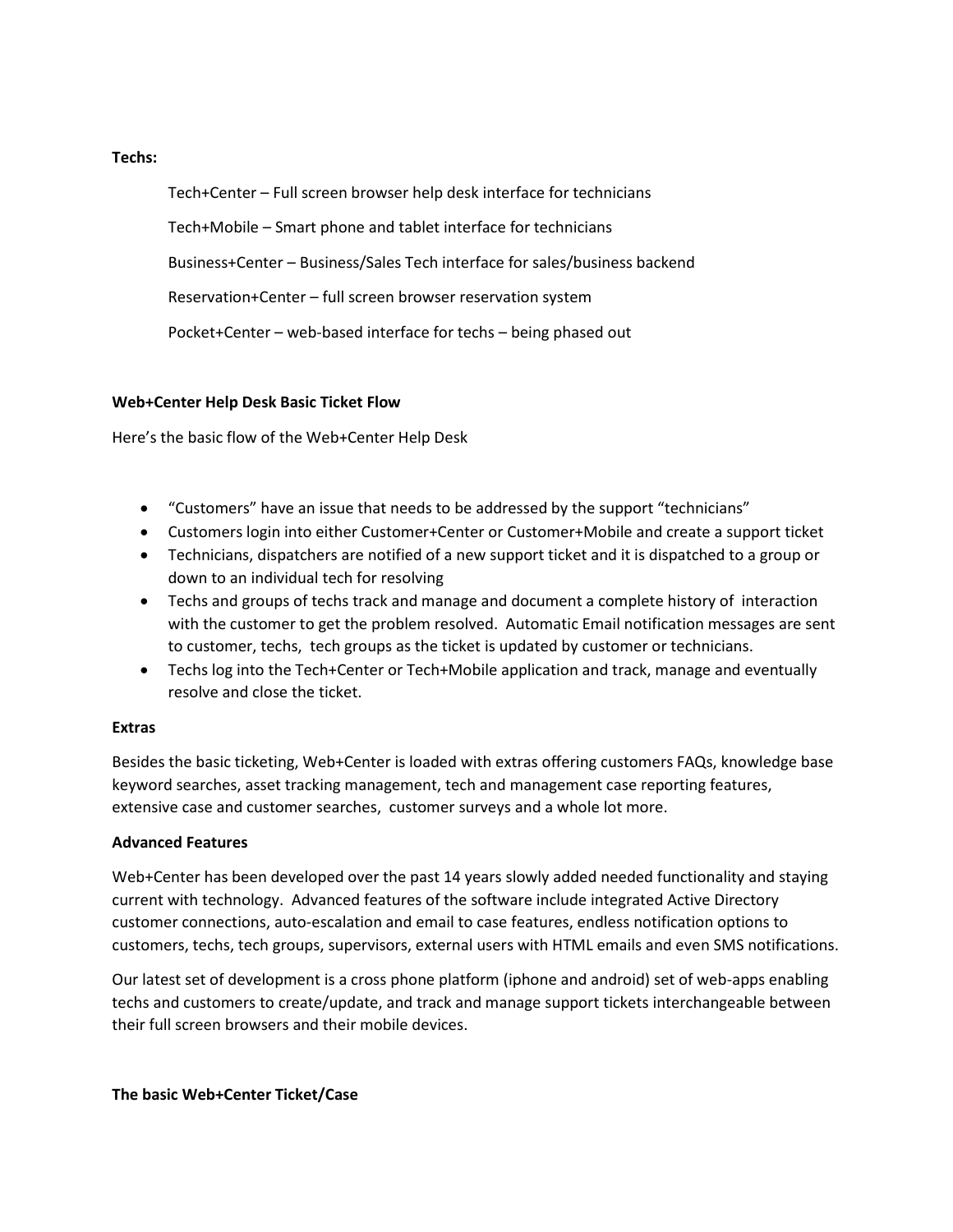The ticketing software is based on creating "cases". Cases must be associated with a "customer".

Each case has a unique **case number** that is incrementally created when the case is opened. Each case has a set of fields that define the particulars for that case including:

- One Line Description
- Case History Running journal of both customer and tech notes about the case
- Case Summary
- Case Resolution
- Selection of various category choices
- Single Line text fields
- Status, priority and group/tech assignments
- Due dates
- Time spent and other accounting costs associated with ticket
- Any attached or associated files
- External Reference numbers

These fields are mostly customizable and configurable through a set of options under Administration.

It is recommend that you evaluate the case options (categories, text fields) and develop the case ticket that best fits your support requirements compromising between detailed information and the customer/tech willingness to enter information into the ticket.



**KEEP IT SIMPLE! A case form with 20 drop down lists and 7 fill in boxes is overkill. It may create great reports for managers, but your techs and customers will find it frustrating to enter so much information to create and submit a simple ticket. It is better to get general acceptance and usage compliance of the ticketing system at the expense of fabulous reports given to those higher up on the ladder once a month.**

## EXPLORE!

At this point, it is time to explore the Tech+Center application and all of it's buttons and menus. We are not ready to implement a totally finalized production system yet.. but let's get our feet wet. The best way to get a basic idea of the system is to play with the buttons and functions a bit.. REALLY!

Let log into the Tech+Center application as the high level system configurator level person by visiting the page with our browser: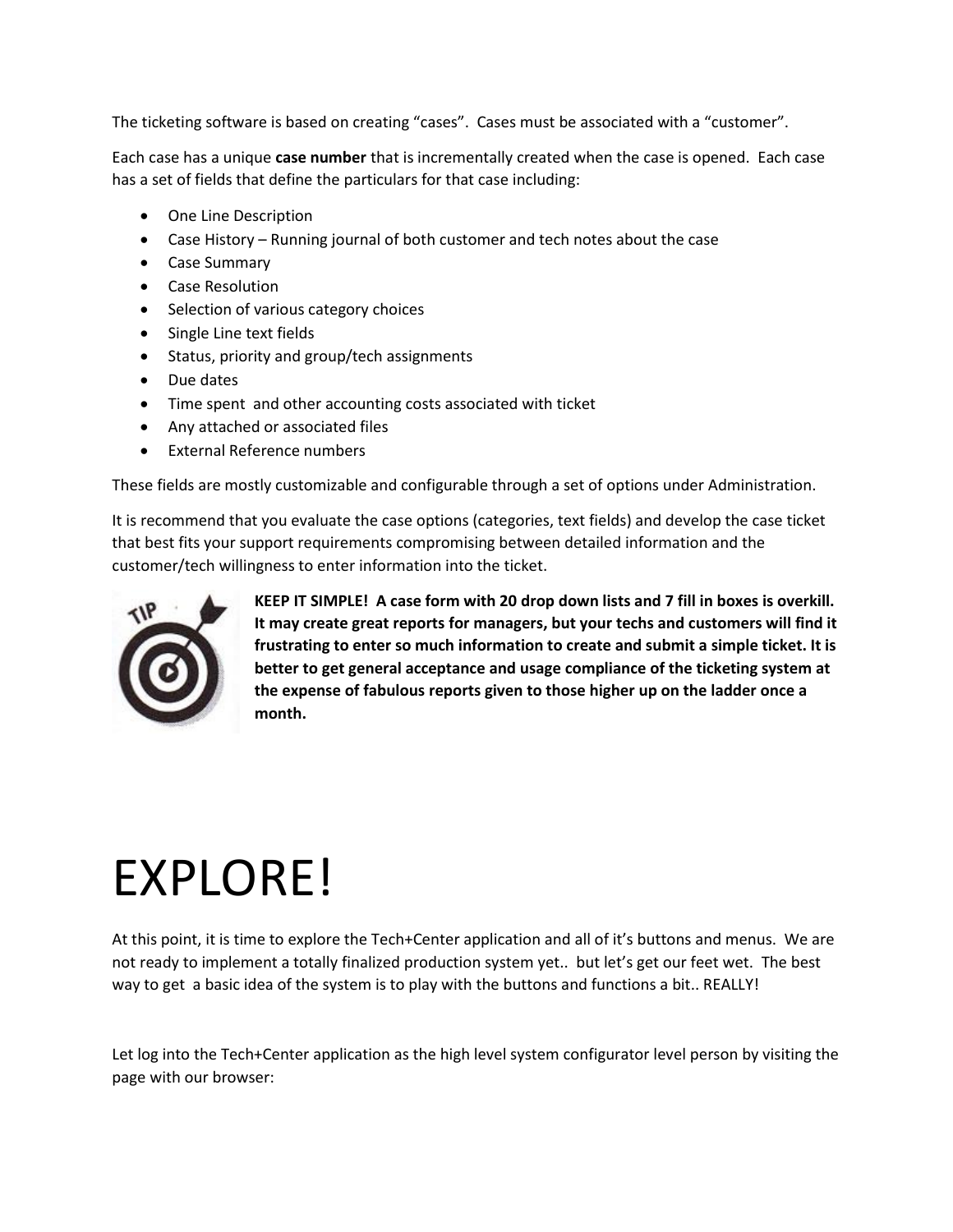#### <http://yourhostname/tech80/>

Replace your hostname in the URL with the host name/IP of your machine and use the following default

| Inte<br>Softı<br>Science |
|--------------------------|
| STATUS / TOOLS           |
| <b>NEW CUSTOMER</b>      |
| <b>GET CUSTOMER</b>      |
| <b>NEW CASE</b>          |
| <b>GET CASE</b>          |
| ASSETS                   |
| <b>INSPECTIONS</b>       |
| MY CASES / EVENTS        |
| OTHER CASES              |
| <b>PROJECTS</b>          |
| <b>TECH REPORT</b>       |
| <b>SEARCH ENGINE</b>     |
| ADMINISTRATION           |
| <b>BUSINESS+CENTER</b>   |
| <b>REPORTS</b>           |
| EMAIL CASE               |
| <b>BUSY</b>              |
| SCHEDULE                 |
| <b>MY INFO</b>           |
| <b>MY ASSETS</b>         |
| <b>OPEN CASES</b>        |
| <b>RESERVATIONS</b>      |
| WHITE BOARD              |
| LOGOUT                   |
| <b>WEB+CENTER</b>        |
| Ver. 8.0 - 05.12.14      |
| $@2014 - ISS$            |

credentials to login

Username: css-1000

Password: config

To get a general idea of the application, let's cruise the application by going down the button panel on the left hand frame starting at the top. (Note: Some of the buttons may not be enabled for your version so just skip the button if it does not exist on your initial setup.)

**Status / Tools** – Pressing here will give you a quick overview of your current ticket situation and status of your support staff availability. When tech toggle the BUSY or AVAILABLE button, it sets a flag that can be viewed with this page.

**New Customer** – This button is new to manually create customers. The system can also create customer accounts by letting the customers self register or Integrated LDAP / AD can also automatically create customer accounts. Go ahead and create a customer account for yourself.

**Get Customer** – This button allows for searches for individual customers, or groups of customers with links to their cases, creating new cases or view summary, business information about customers. Go ahead and search for your customer account you just created.

**New Case** – Clicking here allows you to create a new case but first finding a customer. Find yourself and then create a simple test case. Cases can also be initially created by the customer in Customer+Center and Customer+Mobile or also created in Tech+Mobile.

**Get Case** – You can navigate directly to a specific case or set of cases for a customer or company with this button. Try finding the case you just created!

**Assets** – A complete asset management system is available to track all of your computer assets or other assets too. This is a completely configurable "asset" system allowing you to reconfigure it to track other items such as

purchases, or system accounts logins for clients, etc. Check out our newsletters for article on creative ways to use the Asset component. So click on Assets, and create an asset and search for it to get a feel of assets. All of the asset field labels associated with the assets are configurable at the code level. Refer to other sections in this guide for more on asset customizations.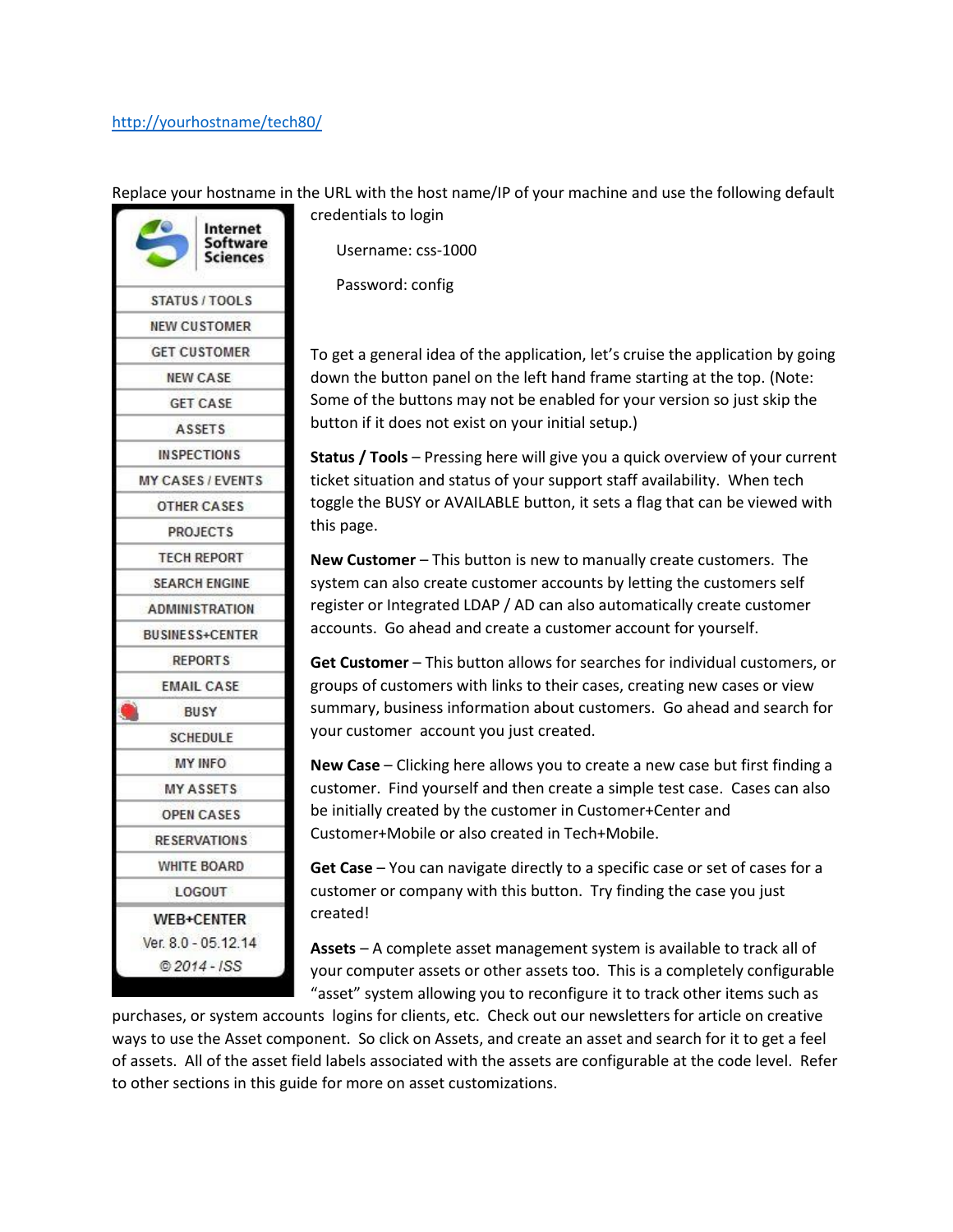**Inspections** – This is a specialized function not typically enabled except for those organizations wishing to use Web+Center for asset inspections based on groups of assets. An example might be inspecting a set of room safety devices. Click here to get an idea of the type of data and searches available but to do an inspection requires more steps.

**My Cases/Events** – This button refreshes the top open cases window with your current open cases. If calendar is enable, it also shows todays scheduled events too for you! Go back Get Case, assign a ticket to you as configurator and update and refresh this page to show your open ticket assignment appear.

**Other Cases** – Web+Center is an open system allowing you to see and edit cases assigned to other techs and other tech groups. These open case views can appear in the top window or in a new window. Test it out and view other techs or groups or schedule cases.

**Projects** – For those wishing to use Web+Center as a project management tool, Projects allow you to combine multiple cases/Tickets into a Project. The most useful feature of projects is the ability to create a project that will then track both Costs and time estimates versus a projected total based on individual time spent costs and hours entered into individual tickets. Test it out. Create a project and add your case you created for yourself. Most simple IT uses do not use this feature and can be hidden.

**Tech Report** – This button allows techs to do a quick search, sort and analyze their own tickets. Press it and do an empty date range search.

**Search Engine** - This button is your entry way into the wealth of information store in your support cases database. Let's say you want to find all cases that are still open with priority of high and opened after a specific date and assigned to a group. This search page allows that kind of complicated searches and even reporting and exporting to Excel formats too. Try running a few simple or open ended searchs and exporting to see the power of the search engine. This feature is more valuable the longer and more cases you have in the system.

**Administration** – This button is only available to tech that have Web+Center Administrative permissions or configurator level status. This buttons takes you to the most complicated set of form for the whole application. You can administer tech staff accounts and groups and configure customer surveys. If you are configurator level tech user, you have options to configure many complex system level features of the system as well as creating categories and form fields that appear on case forms and other pages. Click on it and jump around to the various administration. Check out the system configuration options by clicking on the System Configuration Menu link in the upper right hand corner. This is where you can really get yourself in trouble.

**Business+Center** – This button launches and log the tech into the Business+Center application.

**Reports** – This page is a set of canned reports for managers and supervisors to view overall performance and information about the help desk cases and status. Additional options to display time spent reports on support issues if time spent feature is used.

**Email Case** – Use this button to email a case information directly to an existing customer or external customer.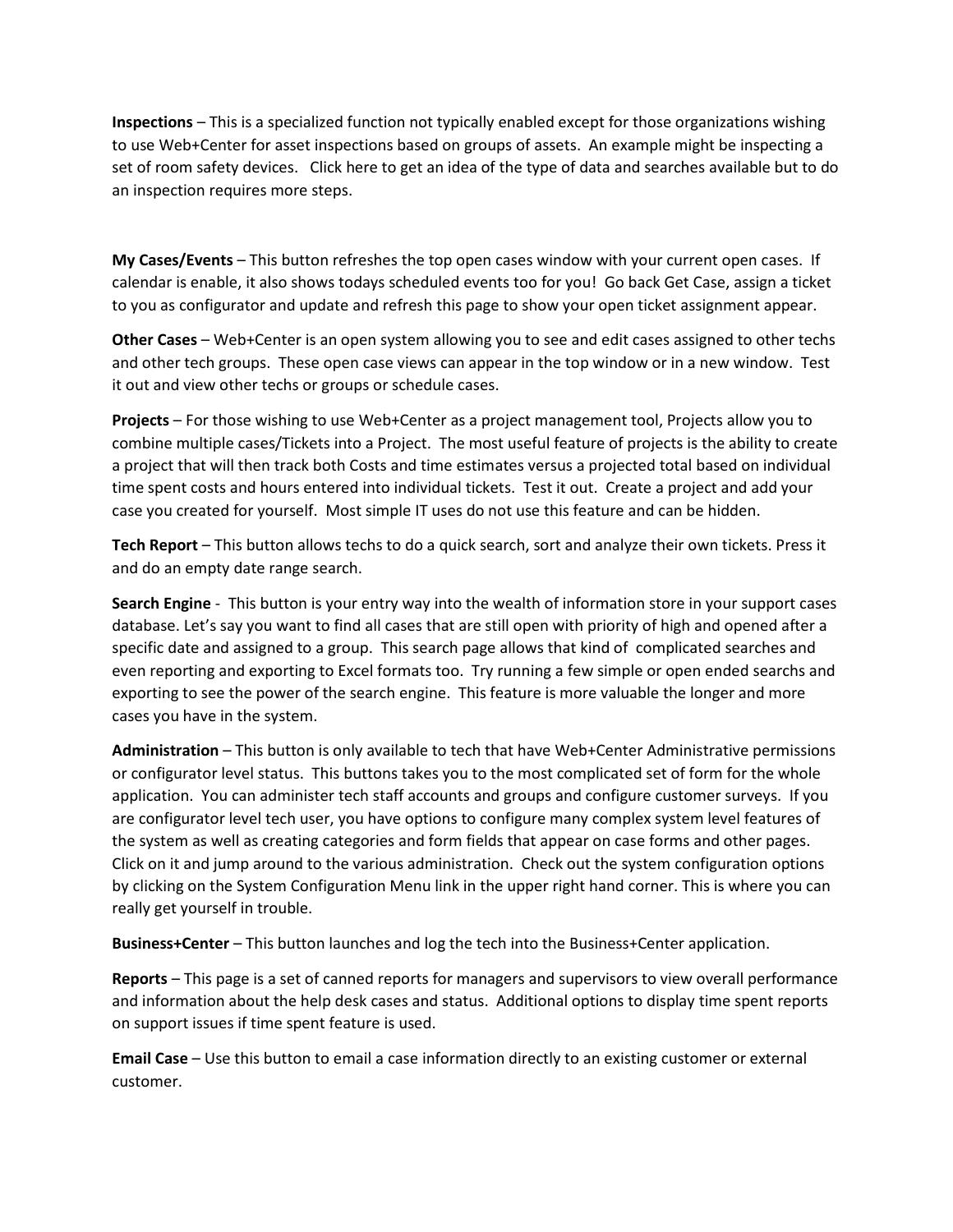**Busy/Available** – This button toggles your availability state displayed on the dispatcher page.

**Schedule** – If you have Web+Center calendar enable, you can schedule meetings, work projects, and event for techs and customers. Has options to integrate with outlook calendar interfaces.

**My Info** – You can view, and edit/modify your tech account settings, username, email, password and notes for dispatcher screens.

**My Assets** -Display assets assigned to you and others.

**Open Cases** – Display all open cases in the top frame window, independent of tech or group. It refreshes every 2 minutes with updated cases information. Cases that closed are removed, new open cases are added.

**Reservation** – Launches the Reservation+Center application and logs in with your tech information

**White Board** – Refreshes the large white board area of the Tech+Center application with the white board information. You can edit the white board by clicking on the edit button.

**Logout** – Logs you out of the Tech+Center

#### **Customer+Center** – Let's pretend to be a customer!

Let's now explore the Customer+Center interface. This application is designed to be simple with no training required to access the FAQ and knowledge base self help features, and support ticket creation and updates.

*One of the most important steps you can take as IT person to make Web+Center an effective support tool is to log into the Customer+Center as customer now and then and view for yourself the application.*

Access the customer portal on your local network with the URL

<http://hostname/customer80/>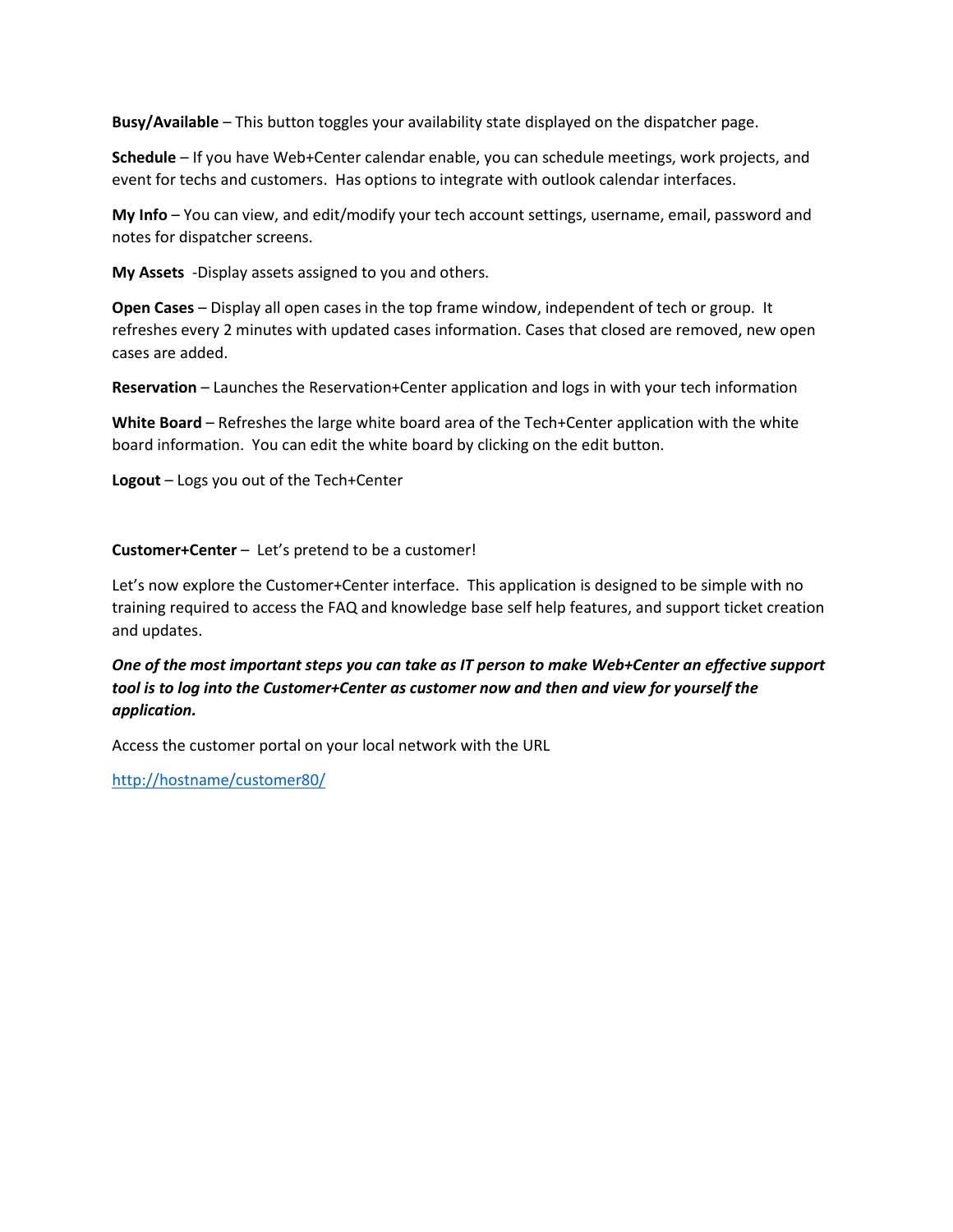|                             | Internet<br>Software<br>Sciences                                  | Your Company Name<br>Support+Center                                                                                                                                                              | 31     | Dct.                                            |
|-----------------------------|-------------------------------------------------------------------|--------------------------------------------------------------------------------------------------------------------------------------------------------------------------------------------------|--------|-------------------------------------------------|
| $\blacktriangleright$ Login |                                                                   | If you have previously registered with the Customer+Center then enter<br>your previously registered Username and Password and press Login:.                                                      |        | Username:<br><i>iames</i><br>Password:<br>Login |
| Self registration           | must first register as a New User                                 | If you would like to submit a support case (problem, question, or comment), you                                                                                                                  |        | New User                                        |
|                             | Frequently Ask Questions                                          | Review a list of the "Frequently Asked Questions" along with their solutions.                                                                                                                    |        | <b>FAO</b>                                      |
|                             | <b>Search Help Database</b>                                       | Search for solutions to previously identified problems and questions.                                                                                                                            |        | <b>Search</b>                                   |
|                             | <b>Reservation+Center Login</b><br>Reservation+Center Login page. | Click the Reservation+Center button to launch the                                                                                                                                                |        | <b>Reservation+Center</b>                       |
| password.                   | Lost your Username/Password?                                      | If you have lost your Customer+Center Username or password or<br>both, then enter the email address you registered with here and<br>press the "Lost ID" button to help recover your Username and | Email: | <b>Lost ID</b>                                  |
| Application                 | <b>Launch Customer+Mobile Application</b>                         | Click the Customer+Mobile button to launch the Mobile/Tablet Customer                                                                                                                            |        | <b>Customer+Mobile</b>                          |

Customer+Center portal – Version 8.0



#### **Customize it!**

Typically, the Customer+Center may need to be customized to fit your own organizational set of options. These various options (self registration, FAQ, Search engine, Reservations, Customer+Mobile, etc) are configurable by editing the ASP script Default.asp located in the Customercenter directory in the Web+Center folder which is typically located in **c:\Program Files (x86)\Internet Software** 

**Sciences\Web+Center 8.0\.** If you edit this text ASP (Visual Basic) file with a text editor like NotePad, there is a user configurable section near the top of that module that list several customization options.

To toggle a feature, simply add or remove the single quote character at the beginning of the line.

For example, you will find the lines of code like:

ShowReservationCenterLink = "YES" ' Display the reservation+center link ShowCCLogin = "YES" '- Display the web+center customer login (non AD) ShowSelfRegistration = "YES"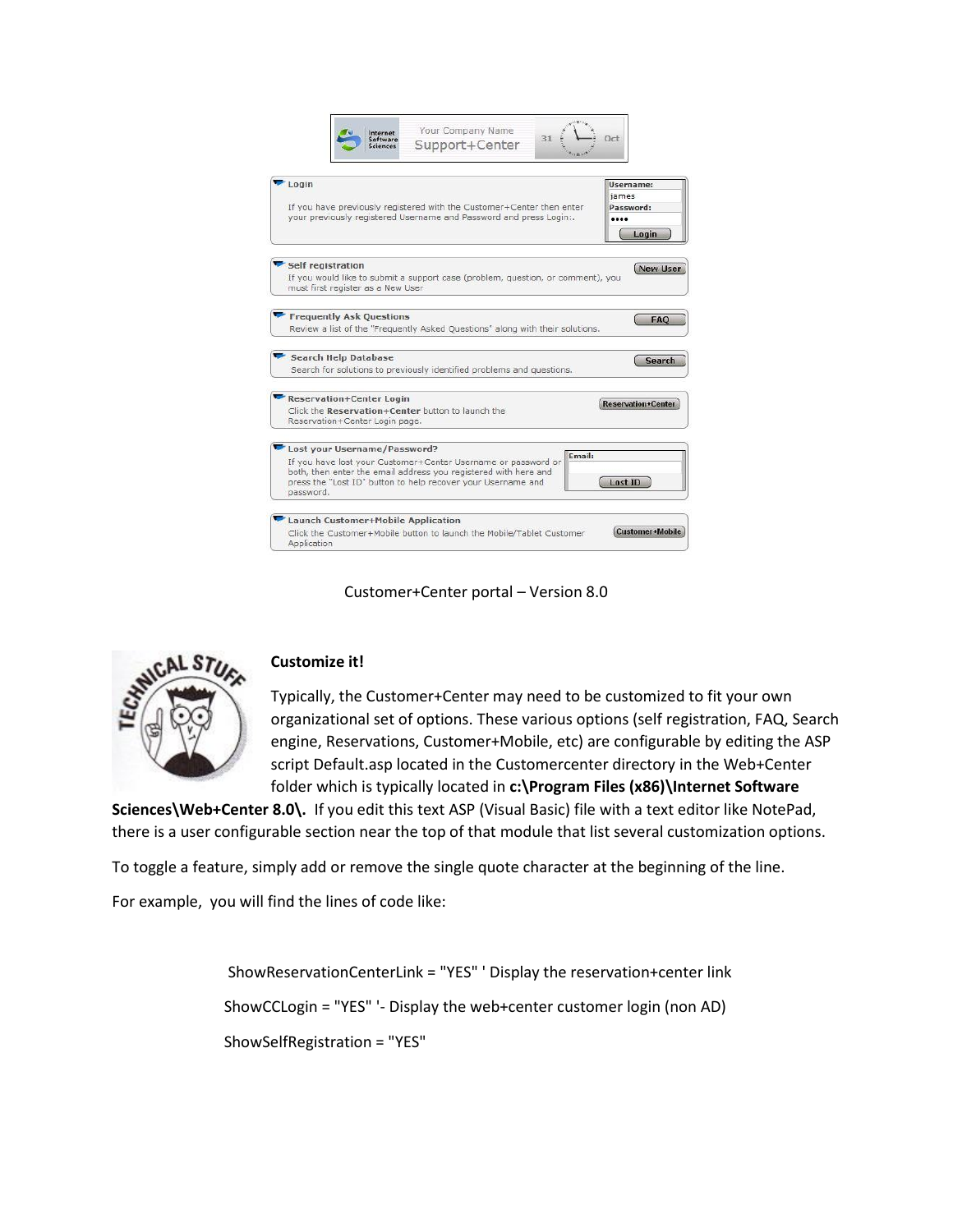To disable Self Registration, put a single quote character in front of the line

ShowSelfRegistration = "YES"

#### And change it to

' ShowSelfRegistration = "YES"

Save the Default.asp file and refresh the Customer+Center home page and you will see the Self Registration option disappear from the page. It's that simple!



## A few words about the importance of using the Customer+Center

The Customer+Center is a critical component of your help desk. It is the part of the application that allow customers to feel they have 24/7 quality support. Some organizations only use the Tech+Center and do not have the Customer component

enabled. We highly recommend you configure both this customer+center portal option and if hosting your site outside the firewall, the Customer+Mobile application too. Here are some reasons why:

#### **Better Support Processes**

Implementing the Customer+Center also forces better support processes within an organization. If your IT staff has a default process of supporting those who knock the loudest on your door and catch you first in the hallways, then implementing Web+Center and asking all those who have an issue to report it to the Customer+Center ticketing so it entered, logged, dispatched and resolved.

#### **Document work provided by IT staff**

IT staff is typically under-funded, overwork and under appreciated until a fire drill happens and then they are blamed. Web+Center provides the true support ticket numbers and time spent supporting users for those who think IT groups are that important. If you have a hard time justifying the cost of a ticketing system, it can easily pay for itself by providing evidence that you need additional IT staff resources to cover all of the support issues that come up.

#### **Look professional and organized**

You can increase the IT staff's image throughout the company and organization with the implementation of a support ticketing system. Emails, phone calls, and sticky notes on doors just get lost now and then and things appear to disappear into the black hole of space for many IT requests. Add a Web+Center customer survey to your IT support processes, and you will make your IT group look stellar!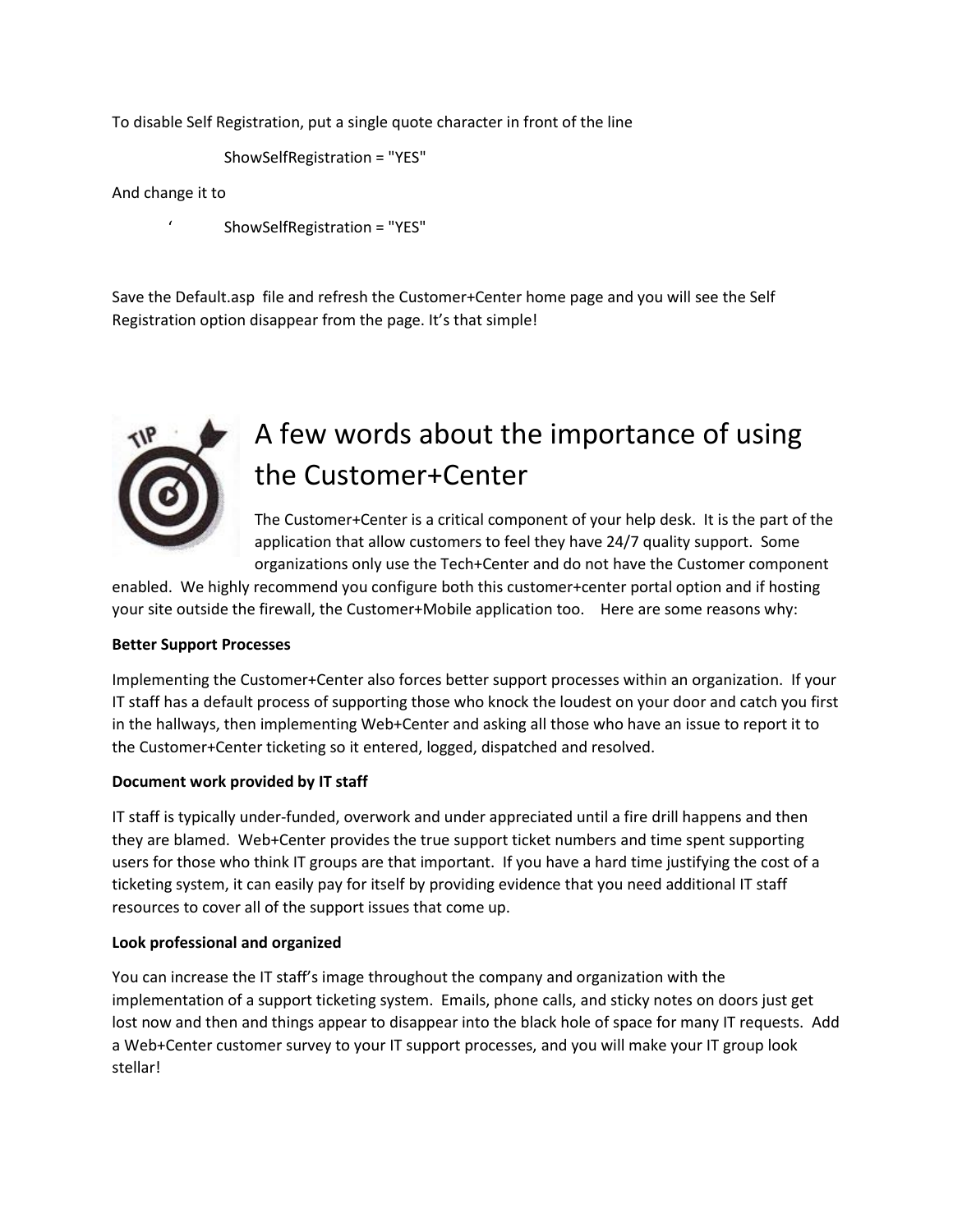## Never Discovered Features of Web+Center



Well actually, this feature has been discovered by a few, but certainly many do not use this feature. That feature is the Web+Center Knowledge base or KB. What makes Google so useful, we also have too with very fast keyword searching into your vast support ticket database, instantly! It's like finding the pin in the hack stack.

Let's say you have a new support case and the user reports that reports the following message containing the phrase "Error 3095-8004"

Maybe someone else reported this error previous and it was solved but how to find it?

Once cases and all of the case text fields (case one line, history, summary, resolution) have been parsed and added to the Web+Center knowledge base, you can use the Search Engine and enter the phrase "3095-8004" and it will find the cases that included that string in all of the cases in any of the fields of the case ticket.

### Web+Center Guru–

You too can be the Web+Center guru at your company, school or organization by understanding how to maximize the pieces of the Web+Center applications to work optimally for your group.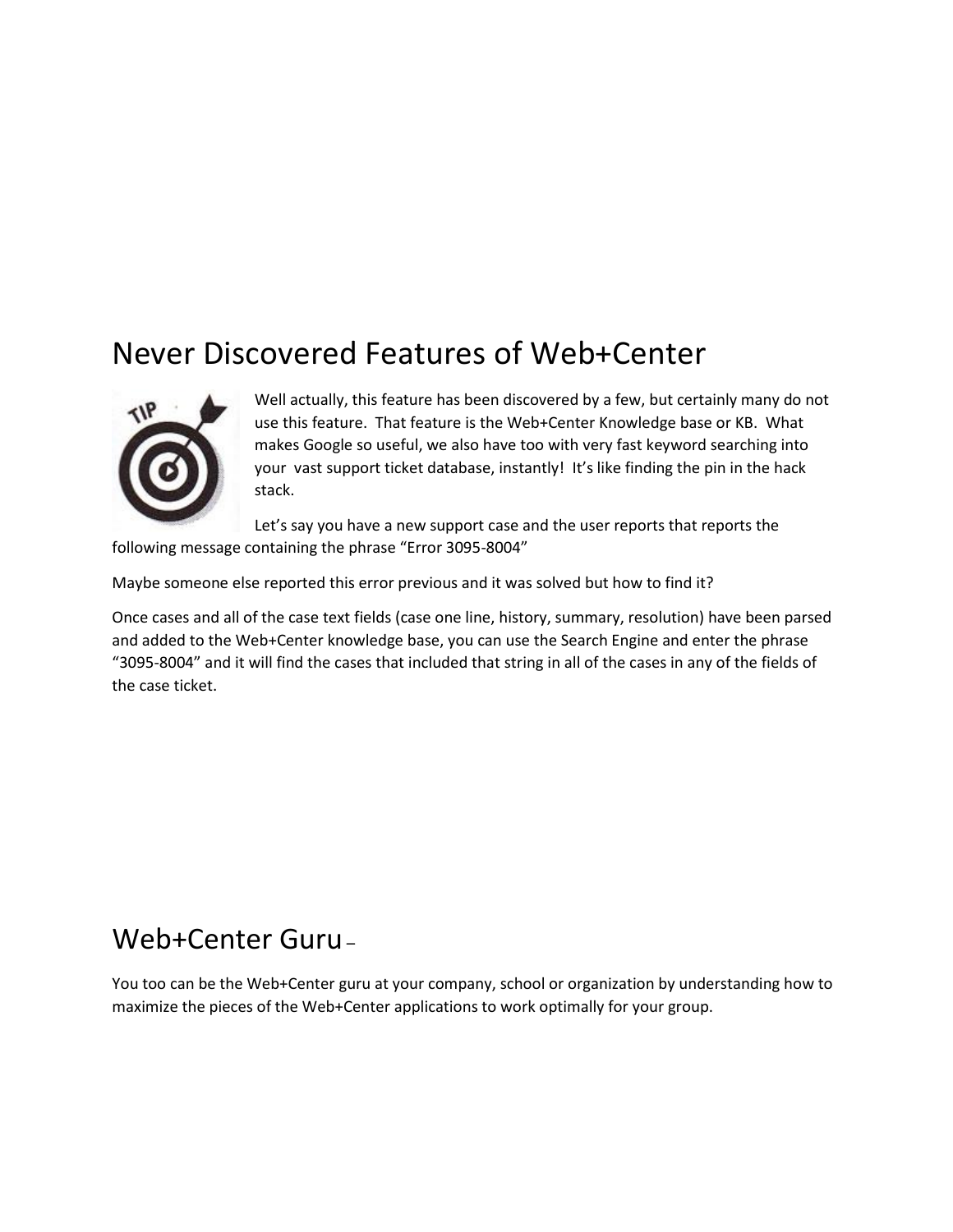

One the easy options you as Web+Center guru can implement is a web+Center customer survey. In addition to getting feedback on your tech's ability to solve support tickets, you would get continual feedback on the ticketing system itself and work on refining the prompts, processes, ticket assignments, routing, email notification messages and more to make it work better.

#### **Put yourself into the shoes of a customer!**

This is easy to do by creating a customer account for yourself in the system (in addition to your tech account) and testing out the Customer+Center and Customer+Mobile interfaces yourself with a ticket that goes through the full support processes of dispatching, interacting with techs and eventual closing. You might catch some prompts or labels that are confusing for the customers when submitting and updating tickets. Be sure to act like a dumb customer when submitting a ticket that needs every bit of prompting necessary!

#### **Selling and training users on how to use the system**

Any help desk system will fail when a tech staff or set of customers or administrators want to make it fail and look in-effective. Take it upon yourself to understand the system and features and then creating training guides and sessions with best practices for techs, short on-line tutorials for customers. Make sure the help desk is promoted as the best way to create a support ticket and discourage support issues for IT staff from being the common Snag the IT in the hallway approach.

#### **Keep the ticketing working for the techs, not against them!**

Many techs are threatened when a ticketing system is installed forcing some accountability by techs for their time and hours and projects. Be careful not to use the wrong approach by using the software to show fault. It should be as a tool to promote collaborative sharing of jobs, resources and expertise. Be a Web+Center guru and make sure it is not in place to punish, but to organize and help and distribute work loads. Using the Time Spent feature forcing techs to put in their time and resultant reports can be damaging or productive in the different context and management style.

#### **Subscribe to Internet Software Sciences newsletter updates**

Internet Software Sciences publishes monthly newsletters with new product updates and release information. Being aware of new updates, fixes, trends and article about other Web+Center users and how they are using it for unique applications will make you a guru plus!

#### **Putting your business on-line with the Web+Center Business+Center component**

Starting with version 5, a sales CRM and accounting component was added to the Web+Center suite with the Business+Center application.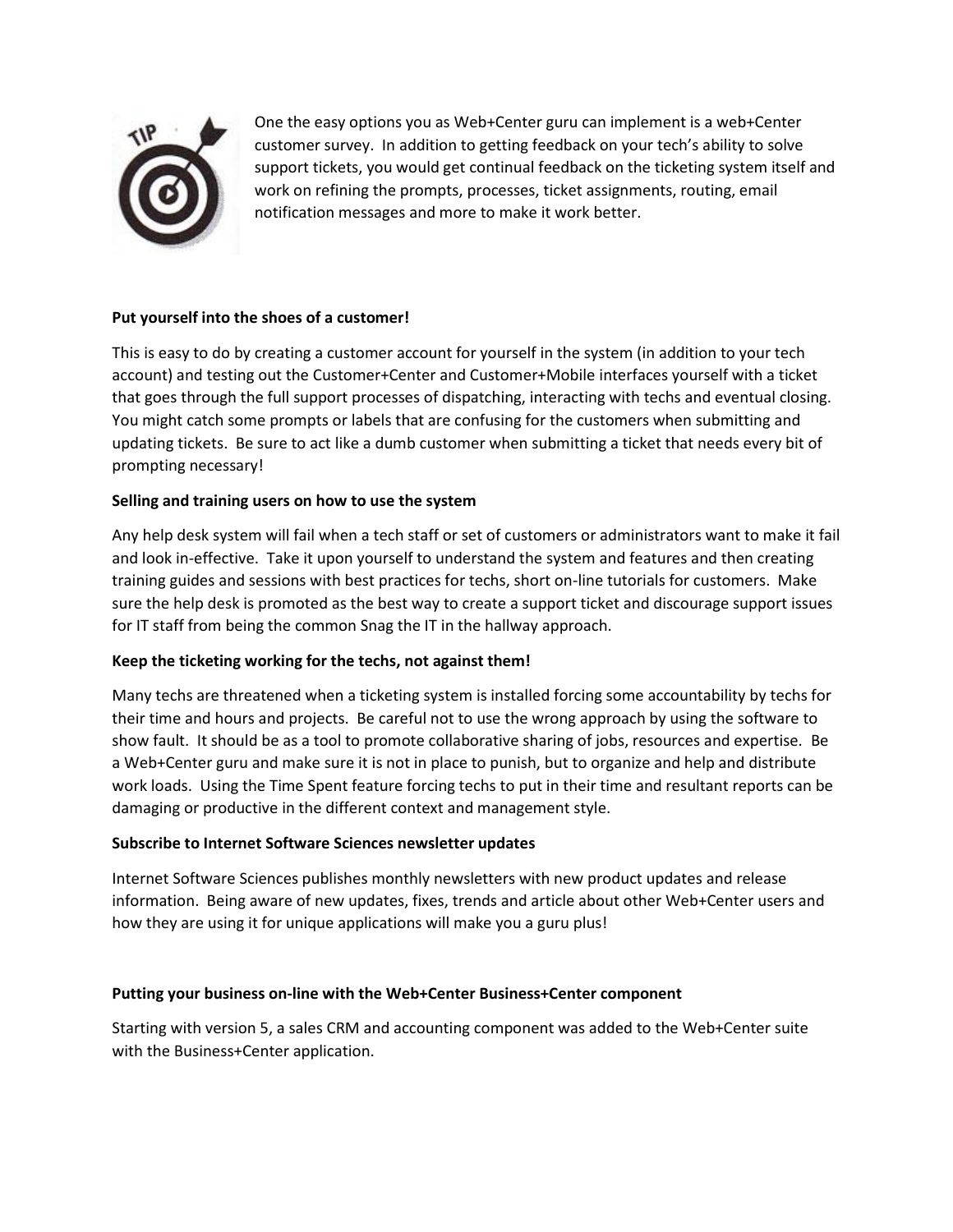#### **Customer and Tech Notification Emails and customizations options – ASP programming 101**



Overview:

The Web+Center labels, email text is specifically designed to be easily customizable but it is configured for a generic help desk so it can be run "out of the box". Listed below are the set of the files that can be easily edited by the Web+Center configurator. Included are set of recommended customization steps to minimize errors created during the customizations and to build confidence in

your ability to quickly change the system to better match your labeling requirements.

Web+Center Customization Best Practices

#### **BACKUP your Web+Center folder files**:

The first step before any code level customization are made is to make a complete backup of the webcenter folders (techcenter, customercenter, language, customermobile, techmobile, reservationcenter). Label this folder with a date of the backup Web+Center 8.0 -3.2.2016/..

#### **Understand basic ASP (Active Server Pages) VB programming syntax**

ASP (Active Server Pages) is a very efficient, non-compiled web scripting language in which the Web+Center is written in. This web scripting language was selected for various reasons including fairly easy, limited Visual Basic syntax programmer experience needed with very fast executation and excellent debugging environments.

IMPORTANT: With the more recent versions of the Microsoft Web server (Internet Information Server – IIS), the full ASP development error messages are only displayed if you are doing these customizations and debugging of the code with the browser on the Web+Center web server itself. So when making these customizations, you must remote to the webserver itself and run a browser on the server with a URL like: [http://localhost/tech80/.](http://localhost/tech80/) Running the application on your local desktop will prevent IIS from sending out the full ASP error messages.

If you attempt to test your code changes on your own desktop browser, you will most likely be presented a generic 500 server error message that does not help with debugging your application changes.

A full ASP error will look like:

Microsoft VBScript runtime error '800a000d'

Type mismatch: 'sdf'

/business80/FixedCostJobsConfig.asp, line 32

It displays the module name (FixedCostJobsConfig.asp) and the exact line number (32) and the error : Type mismatch: 'sdf'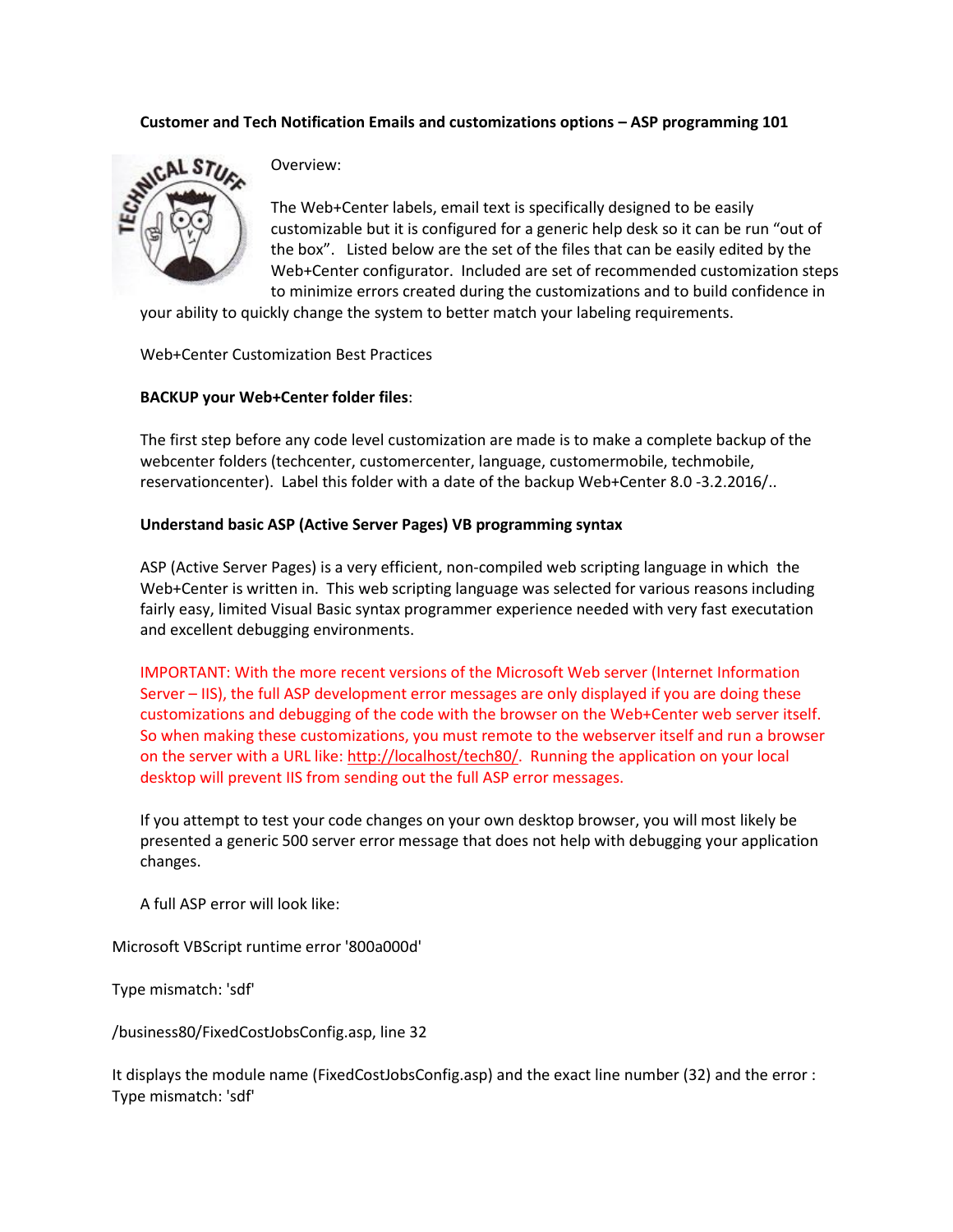This full ASP error allows you to quickly analyze and fix the error. Simple open up the module specified and go to Line listed (32).

#### **Select a robust Text Editor**

We recommend all Web+Center configurators that wish to do customizations at the code level download the free Text editor Textpad from [www.Textpad.com.](http://www.textpad.com/) We recommend you install this on the webserver itself so you can edit and test on the server to get the full error messages.

This program is far superior to notepad for editing files and has search and replace, and opening multiple files functions that are critical for fast and efficient Web+Center customizations.

Although notepad will work, you will gain significant efficiency with the better editor like textpad.

IMPORTANT: The Web+Center ASP files are pure text files. They should never be opened, edited and or saved by any program that attempts to embed extra formatting into the files. This includes editors like visual studio, word, wordpad, etc. Some of these tools may attempt to embed their own HTML syntax into the files and may break that page from operating correctly although they say they are text editors.

#### **Basic ASP programming – ASP 101**

What makes web application development so easy with ASP is that you can combine both code and HTML into a single file that is interpreted at runtime (when you load the page into your browser).

This language can be mastered quickly and we recommend you review the ASP Tutorial at

<http://www.w3schools.com/asp/> if interested in learning the language completely.

Here are the basic ASP syntax that you will need to know to make typical label /HTML email customizations rather than code customizations.

There are basically two files types in the ASP programming language - (either .asp or .inc) and each can include both code and HTML in the same file. The magical character that defines whether the ASP engine is interpreting HTML or running code is the "<%" (open ASP code segment) and "%>" (close ASP code segment).

Here is an example of a simple ASP file:

<!DOCTYPE html> <html> <body> <% response.write("My first ASP script!")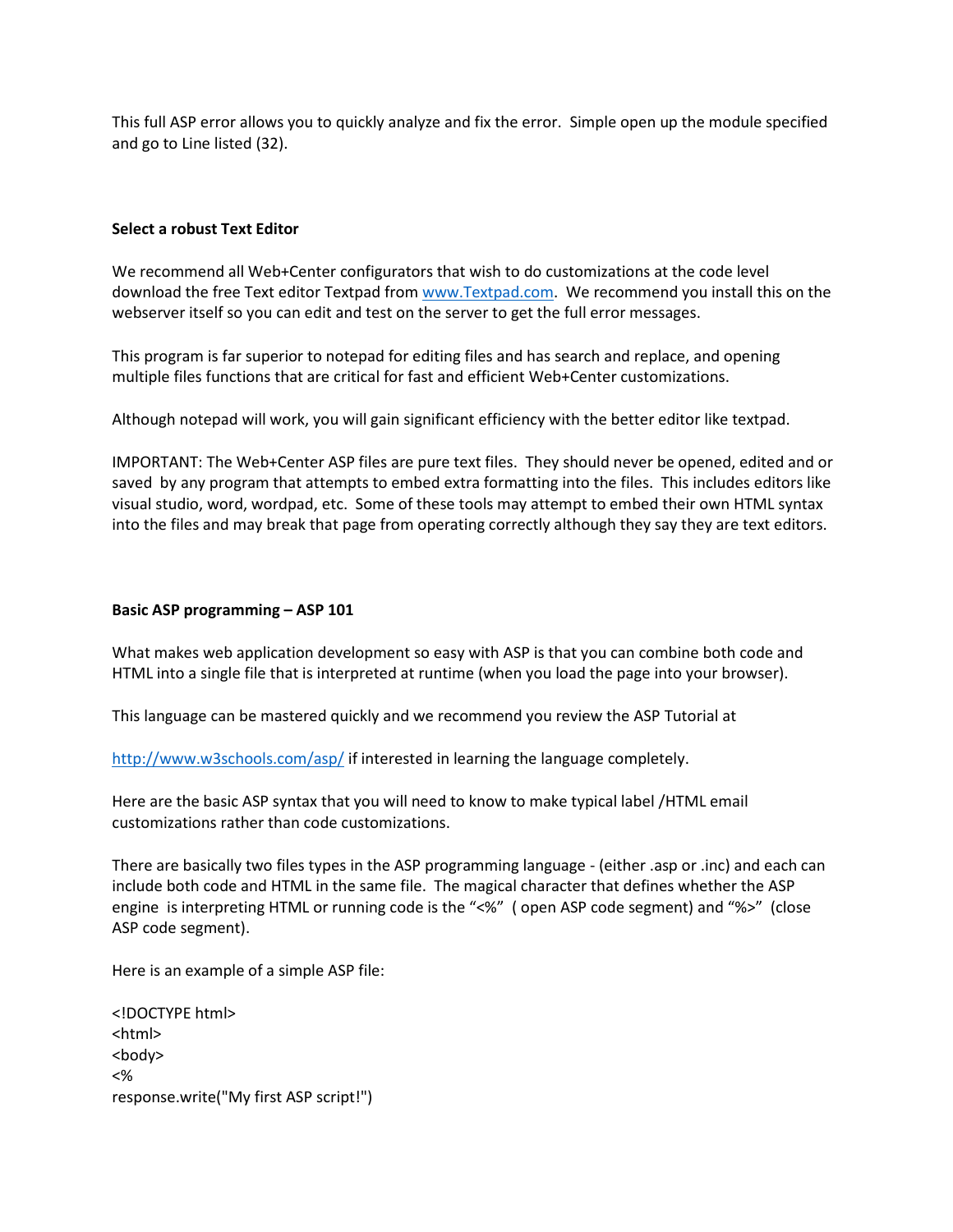%> </body> </html>

In this example above, it includes basic HTML code and 1 line of code that generates the equivalent HTML file of:

<!DOCTYPE html> <html> <body> My first ASP script! </body> </html>

#### **ASP string syntax**

The most commonly use function of ASP in Web+Center is manipulating visual basic "strings" combining text from labels and other variables to output the page.

The basic ASP string syntax is:

<%

LastName = "Smith"

FirstName = "Jim"

FullName = FirstName & " " & LastName

Response.write FullName

%>

In this example, we are create a string variables with the name of LastName and placing the value of Smith into it. We are doing the same with FirstName and Jim.

We are then combining both of those strings and adding a space between them with the line:

FullName = FirstName & " " & LastName

The "&" character is used to combined multiple strings.

This bit of ASP code with output to the HTML the text

*Jim Smith*

**ASP comments** –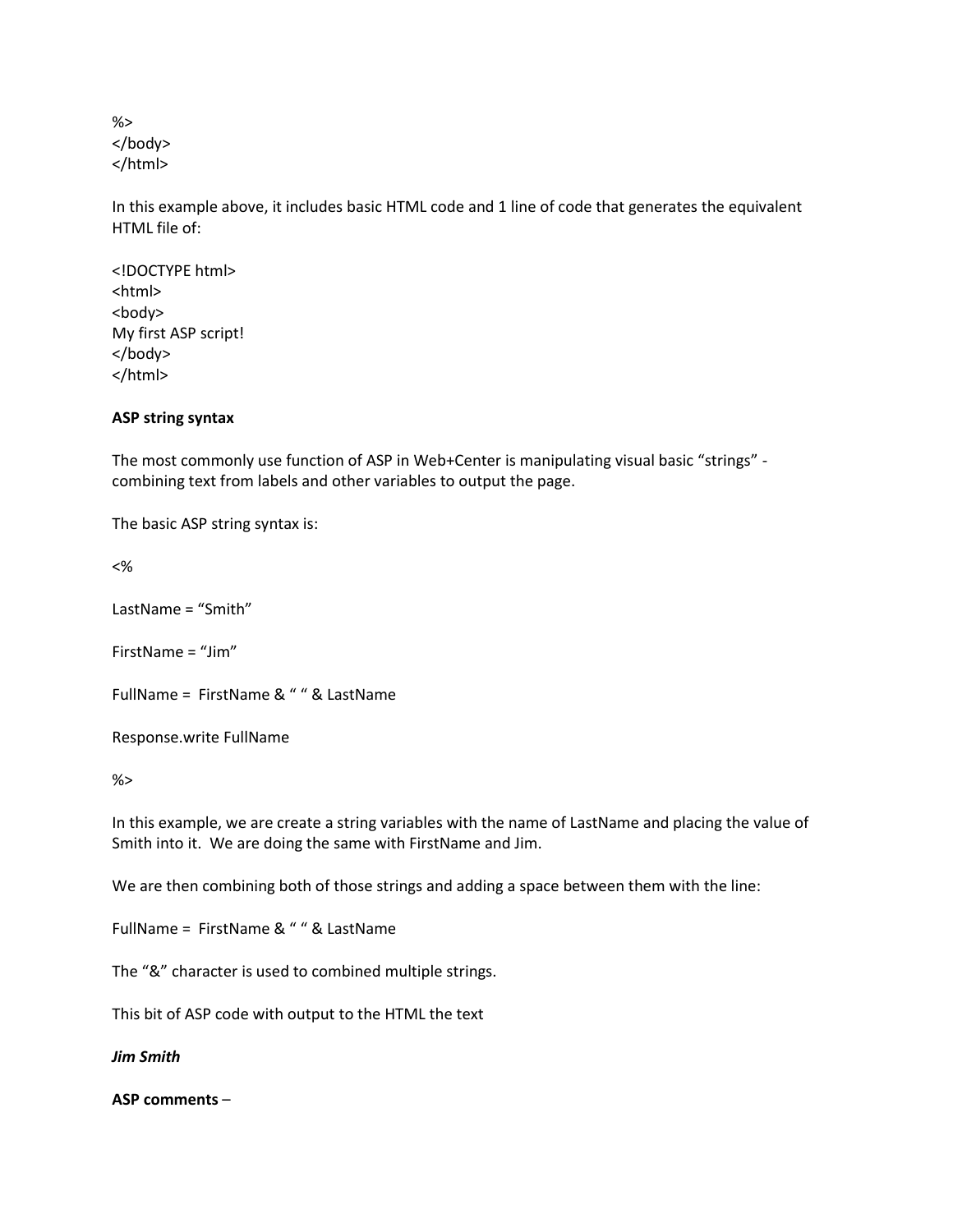The other important ASP coding syntax to know is the ASP comment character. If you are inside of an ASP code segment, putting a single quote character anywhere on the line will comment out (and prevent execution) of any code *to the right* of the single quote character. This is used to document your files and prevent execution of ASP code easily.

Here is an example:

<%

' Here is a code comment that will not be executed

' Value = 5+6 This whole line not be executed

Value = 5+6 ' This will be executed and value of 11 will be saved into variable "value"

%>

#### **HTML Notification Emails**

Email notifications are integral part of the Web+Center system to close the gap between the customer and technician communication. Each of the notification emails are designed to customize for your own requirements. Notification emails are sent to customers, technicians, and administrators. To allow the same notification emails to be sent from the various applications (customer+center, tech+center, customer+mobile and Tech+Mobile), the HTML email notification templates are stored in the language directory easily shared by all of the applications. Changing the \*.inc File template once in the language directory will change all notifications of that email from the various applications. All of these HTML email templates start with the name HTMLEmailTemplate and have an \*.inc (include) file extension. These are all located in the language directory.

| File Name (language directory)                          | <b>Email Notification Purpose</b>                     |
|---------------------------------------------------------|-------------------------------------------------------|
| HTMLEmailTemplateAdditionalCustomerCaseNotification.inc | Additional customers assigned to case notification    |
| HTMLEmailTemplateAdditionalNotification.inc             | Case emails to those configured for additional        |
|                                                         | notifications                                         |
| HTMLEmailTemplateCustomerNotification.inc               | Customer notification email when updated by tech or   |
|                                                         | customer                                              |
| HTMLEmailTemplateCustomerRegistration.inc               | Sent out when customers self registers or tech create |
|                                                         | customer                                              |
| HTMLEmailTemplateCustomerSurvey.inc                     | Email to invite customers to web survey when case     |
|                                                         | closed                                                |
| HTMLEmailTemplateLostPassword.inc                       | Email to let customers recover/reset their password   |
| HTMLEmailTemplateLostTechPassword.inc                   | Email to techs to reset their passwords               |
| HTMLEmailTemplateTemplateReports.inc                    | Code for sending reports in emails                    |
| HTMLEmailTemplateResetPassword.inc                      | Email to Invite customers to reset their password     |
| HTMLEmailTemplateSurveyResults.inc                      | Emails to admins showing survey results               |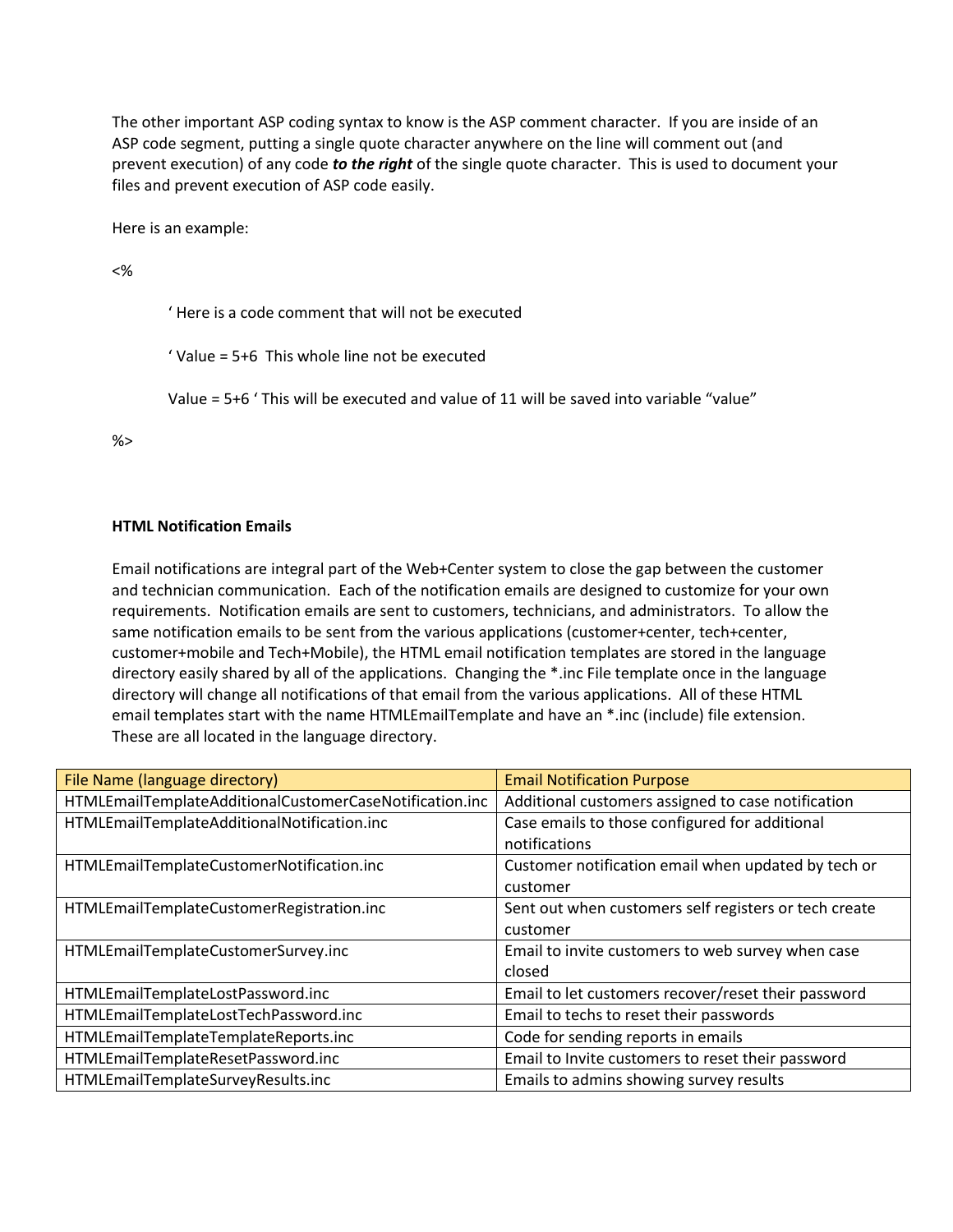| HTMLEmailTemplateTechUpdate.inc | Emails to techs when case updated by customer, or<br>other tech |
|---------------------------------|-----------------------------------------------------------------|
|                                 |                                                                 |
|                                 |                                                                 |

#### **HTML Email notification coding conventions**

To send out a customized notification email, a large ASP VB string is used to create line by line and then store the HTML email. To handle this HTML going into the string rather than outputting the HTML for the browser, string variables are used to allow both fixed HTML and code created HTML to be stored and eventually sent to our SendEmail() function.

Here is an example of a simple HTML email notification function where you can see how the code continually appends to the TU variable the HTML needed for the email.

<% Function CreateHTMLTechMsg2(Case\_Number)

' \* \* \* \* \* \* \* \* \* \* \* Start User Customizations Sections \* \* \* \* \* \* \* \*

 $TU =$  ""

ToFullName = "Jim Clark" ' Here is some code creating this VB string variable used later

 $TU = "chtml>"$ TU = TU & "<head><title>Support Case Update</title></head>"  $TU = TU & ""$ TU = TU & "<font face=arial size=-1>"

TU = TU & "Here is some text" TU = TU & "Assigned Tech" & ToFullName  $TU = TU & **"**$  /body></html>"

CreateHTMLTechMsg2 = TU

End Function

' \* \* \* \* \* \* \* \* \* End User Customizations Section \* \* \* \* \*\* \* \* \*

 $%$ 

If you wanted to change the text, simply edit it between the double quotes.

To insert new HTML, add a new line like:

TU = TU  $\&$  "Here is a new line.<br>"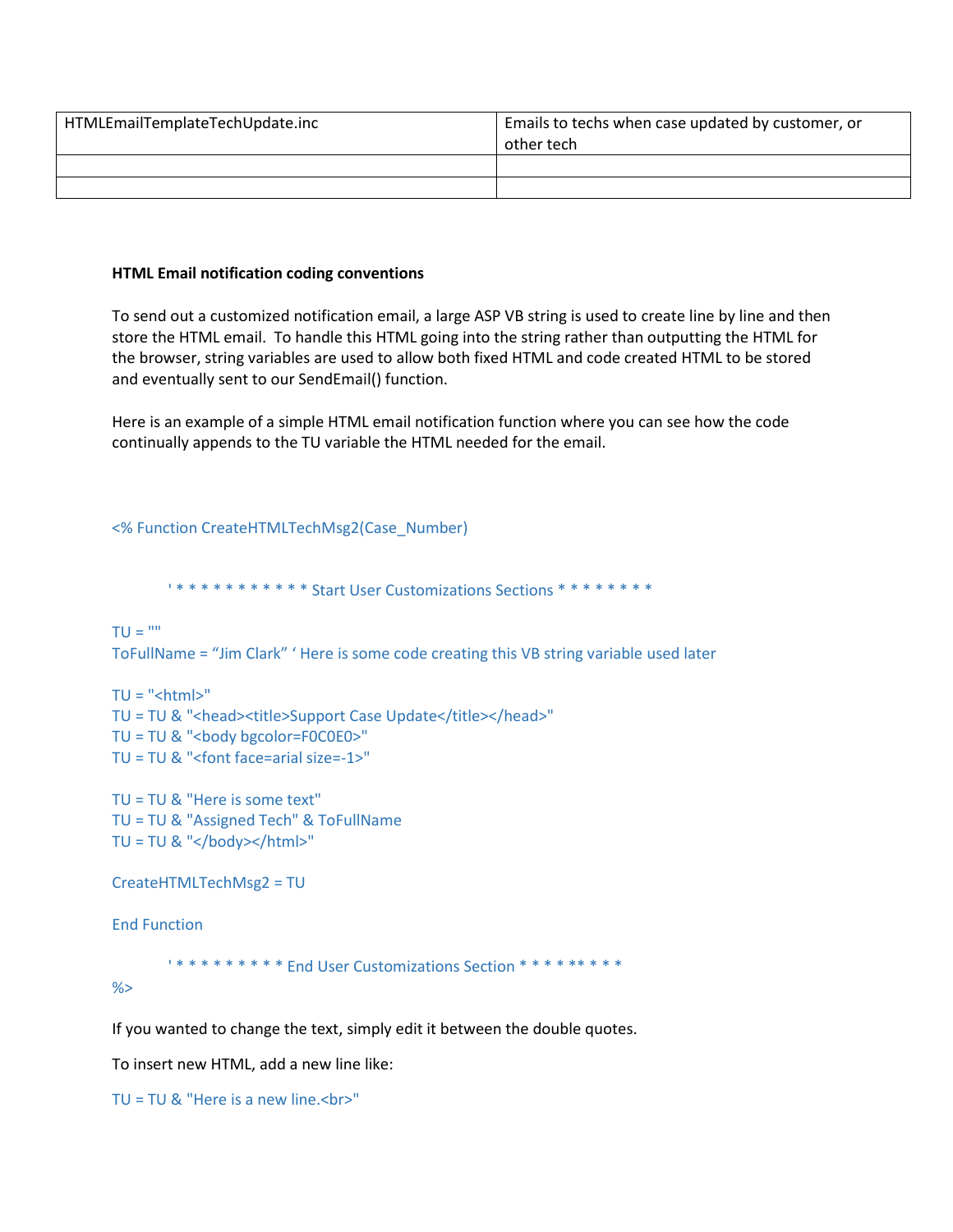Make sure each line starts with a:  $TU = TU &$ 

Start with a small, simple change, save it and test and verify the change is in the Email notification you want to change.

#### **HTML Email customization tips**

If you know what area of the HTML email you want to modify, find a bit of text in the email that is searchable and search for that text in the HTMLEmailTemplate\*.inc file.

Another technique to use is to comment out the current code line and keep it there in the file for future documentation to show the change.

#### **HTML customization tricks using Textpad search capabilities**



Web+Center has over 1,000 ASP scripting files and hundreds of thousands of lines of code. There are times when customizing labels that it may reference another variable defined in another files but you don't know which files. You don't want to manually search in hundreds of \*.asp or \*.inc files to find where a variable is set and Textpad has some **search in files** capabilities that allow you to search in all \*.asp and \*.inc files in a complete folder. This feature can be found in Textpad under menu item Search.. Find in Files. (see below)

| Find what:                                                        | ProcessExpenseEntry                      |                                                          | Find              |
|-------------------------------------------------------------------|------------------------------------------|----------------------------------------------------------|-------------------|
| In files:                                                         | *.inc *.asp *.css, *.sql                 |                                                          | Browse            |
| In folder:                                                        | C: \wc70Development\TechCenter           |                                                          |                   |
| Conditions:<br><b>O</b> Hex<br><b>O</b> Text<br>Match whole words |                                          | Report detail:<br>All matching lines<br>File counts only | Close<br>Defaults |
| Match case<br>Regular expression                                  | Search subfolders<br><b>Binary files</b> | Help                                                     |                   |

Although many Web+Center users do not have requirements for sales/contact management tracking, we built this component for those companies that one to create a one-stop sales/support/business operations system with share databases of customers and support tickets.

We also developed this component for our own internal use to managing a growing set of users, invoices, support renewals, quotes, hourly consulting projects, licensing systems and license keys, download leads, other contact leads and sales follow ups. With over 100,000 downloads and systems world wide, we needed a on-line system.